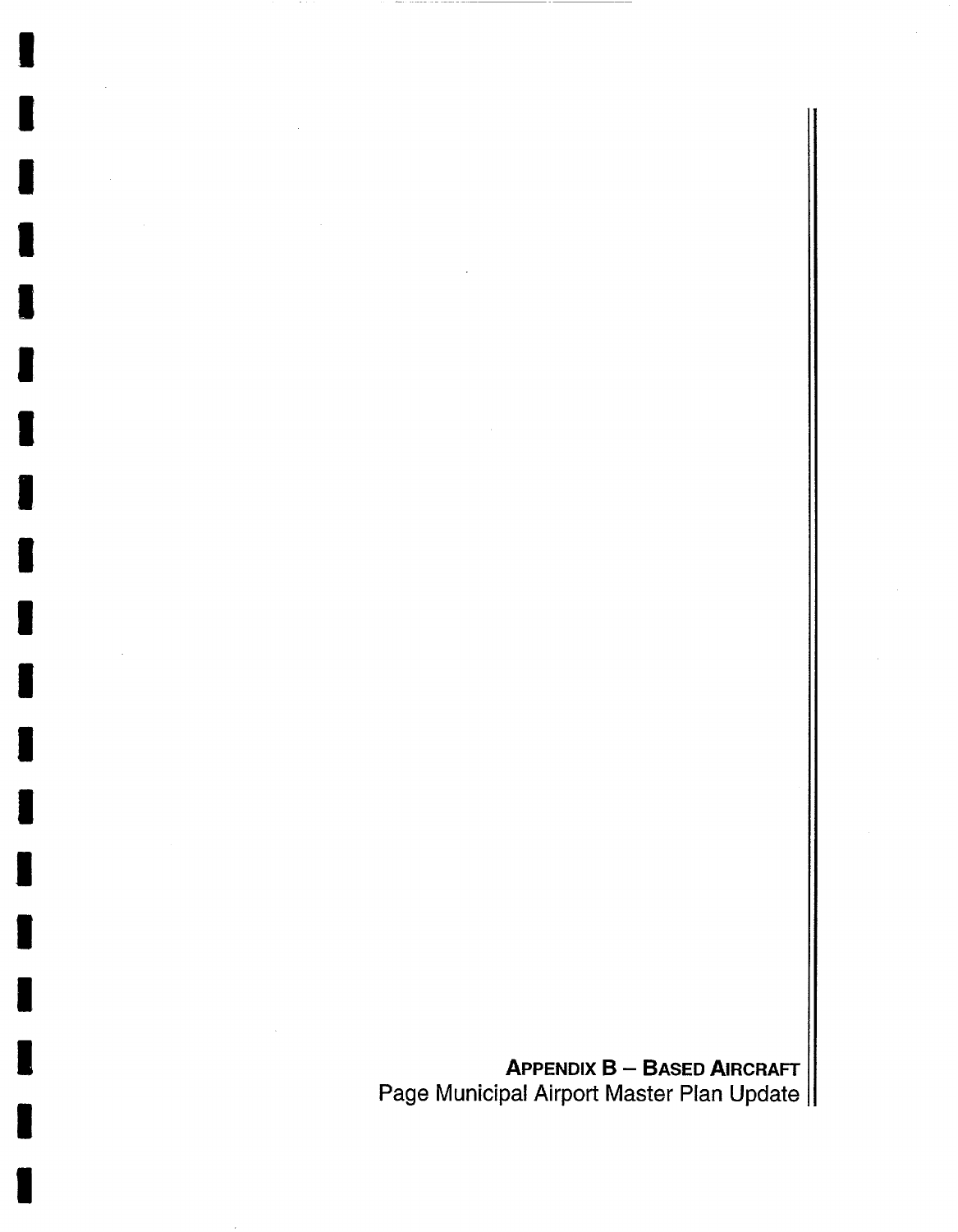## Appendix B - Description

i

E

I

I

I

I

I

I

I

I

I

I

I

I

i

I

I

I

I

The following Based Aircraft list represents the information available, to date, as provided by the City of Page. This list is for informational purposes only and is provided to meet ADOT Aeronautics' Master Plan Checklist requirements.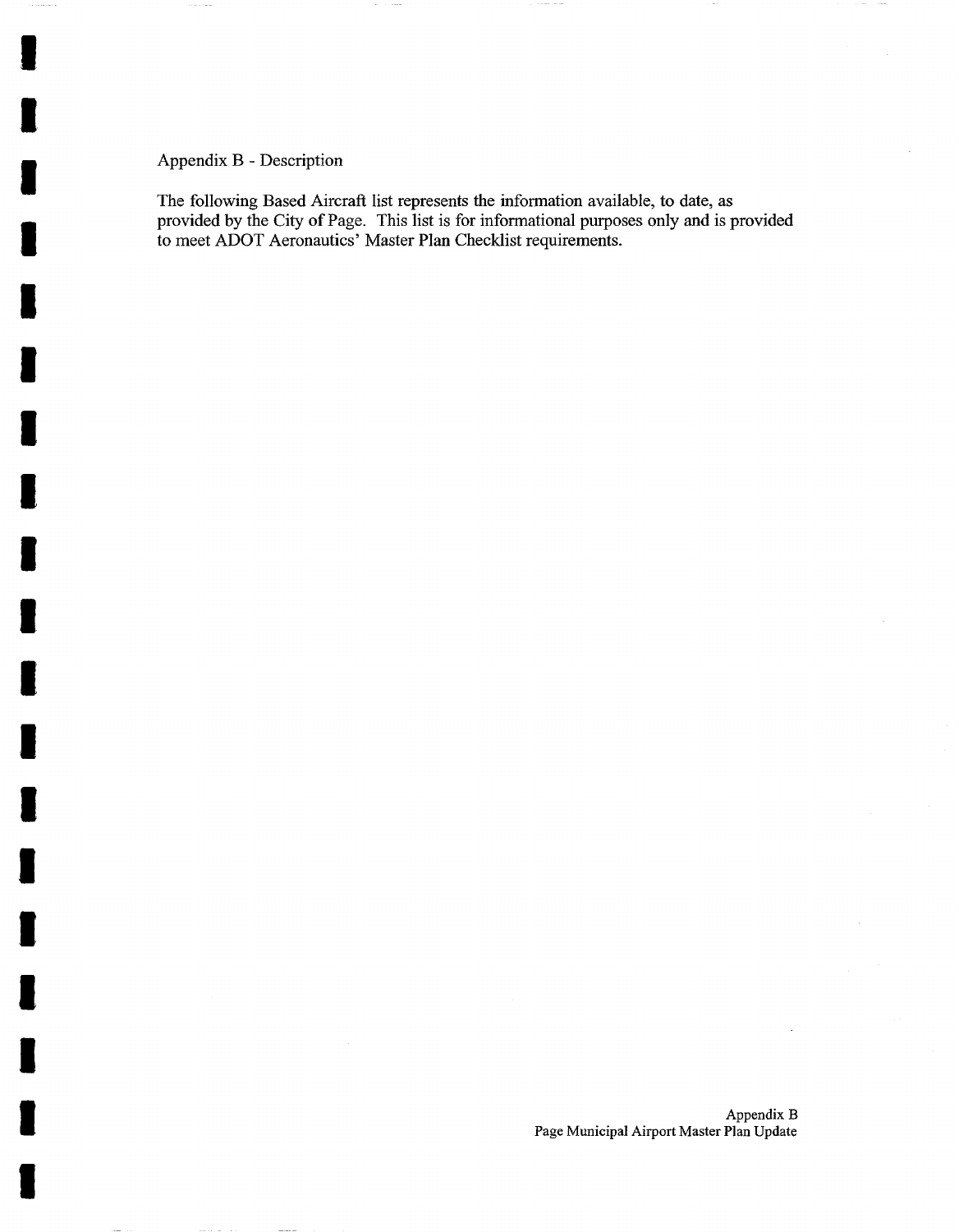**I** 

**I** 

**I** 

**I** 

**I** 

**I** 

**I** 

**I** 

**I** 

**I** 

**I** 

**I** 

**I** 

**I** 

**I** 

**I** 

- --

| <b>City</b>           | <b>State</b>      | <b>N-Number</b> |
|-----------------------|-------------------|-----------------|
| Page                  | Arizona           | N-6090U         |
| Page                  | Arizona           | $N-$            |
| Page                  | Arizona           | N-81404/2358    |
| Parker                | Colorado          | <b>N-256JC</b>  |
| Salt Lake City        | Utah              | N-4799C         |
| Albuquerque           | <b>New Mexico</b> | N-6796V         |
| Santa Barbara         | California        | N-5144U         |
| Scottsdale            | Arizona           | N-8087B         |
| Page                  | Arizona           | N-64199         |
| <b>Fountain Hills</b> | Arizona           | $N-$            |
| Page                  | Arizona           | $N -$           |
| Page                  | Arizona           | $N-1LX$         |
| Page                  | Arizona           | <b>N-728JG</b>  |
| Page                  | Arizona           | Experimental    |
| Page                  | Arizona           | $N-$            |
| Newport Coast         | California        | N-764R          |
| Poway                 | California        | N-72002         |
| Salt Lake City        | Utah              | N-4986S         |
| Page                  | Arizona           | $N-$            |
| Key Largo             | Florida           | <b>N-501SH</b>  |
| Page                  | Arizona           | $N-$            |
| Ontario               | Canada            | N-30777         |
| North Salt Lake       | Utah              | N-853MT         |
| <b>Boulder City</b>   | Nevada            | <b>N-12EV</b>   |
| Phoenix               | Arizona           | N-2097W         |
| Phoenix               | Arizona           | N-9890Y         |
| Denver                | Colorado          | N-74DH          |
| Signal Hill           | California        | N-4971S         |
| S. Pasadena           | California        | N-              |
| Key Largo             | Florida           | <b>N-244BS</b>  |
| Page                  | Arizona           | N-8656M         |
| Page                  | Arizona           | N-2PS           |
| Page                  | Arizona           | N-3512U         |
| Liberal               | Kansas            | N-8204F         |
| Page                  | Arizona           | N-6348A         |
| Page                  | Arizona           | N-4673Y         |
| Page                  | Arizona           | N-4689Y         |
| Page                  | Arizona           | N-761JE         |
| Page                  | Arizona           | <b>N-51SA</b>   |
| Page                  | Arizona           | N-9317M         |
| Page                  | Arizona           | N-9436M         |
| Page                  | Arizona           | N-9482M         |
| Page                  | Arizona           | N-73727         |
| Page                  | Arizona           | N-9825M         |
| Page                  | Arizona           | N-1203S         |